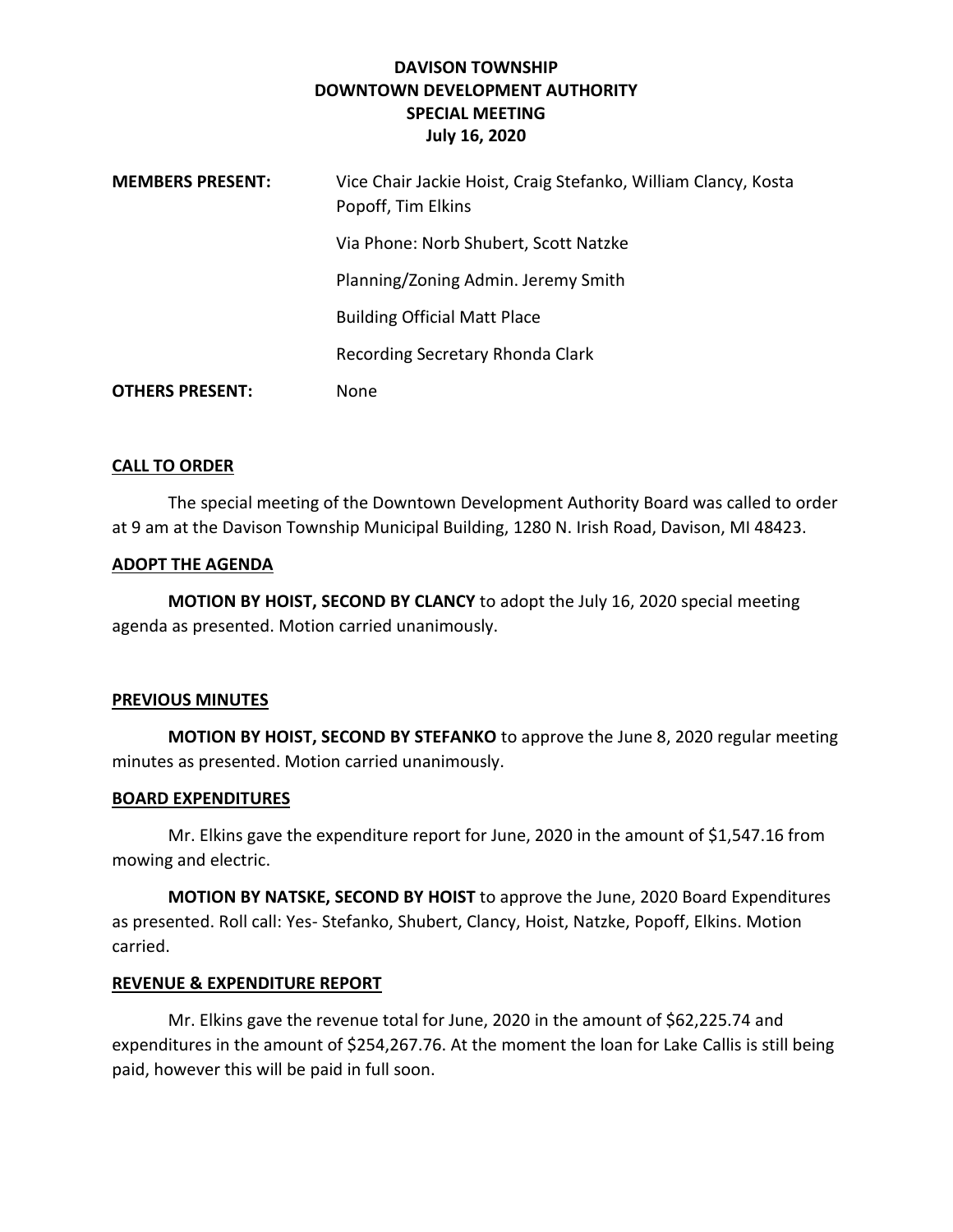# **DAVISON TOWNSHIP DOWNTOWN DEVELOPMENT AUTHORITY SPECIAL MEETING July 16, 2020**

#### **PUBLIC COMMENT**

The public comment period was opened at 9:05 am and there were no comments.

#### **UNFINISHED BUSINESS**

None

#### **NEW BUSINESS**

### **Expanding Lawn Mowing Discussion**

Tim said that this is about the expanding the lawn mowing to include the infield of the intersections of I-69 at State and Irish Roads. He explained that MDOT will do the initial brush hog clearing once a year, saving us \$2,000 a year and then we maintain for the rest of the season.

Zak Hawley sent in an email to say he is in favor of the expansion.

Matt gave a brief summary of the quote including tree trimming and mowing in the amount of \$1,250 for Irish Road and \$2,750 for State Road. This should only amount to a \$400 increase each for these sections.

Craig asked if this be included in the contract for the year ending 2022.

**MOTION BY STEFANKO, SECOND BY CLANCY** to approve the expanding of the lawn mowing to include the infields of each expressway entrance and to be included in the current contract with D & M Services Pro, LLC. Roll call: Yes-Popoff, Stefanko, Elkins, Hoist, Clancy, Shubert, Natzke. Motion carried.

#### **Detention Pond on Davison Road**

Tim asked the board if they would be in agreement to contribute to the initial cleanup of the detention pond on Davison Road. The township is researching the owner donating the property and then will maintain the property. There is also research about recouping for the cost of the maintenance of the pond in the future.

**MOTION BY HOIST, SECOND BY STEFANKO** to approve the one-time initial cleanup of parcel 05-05-400-005 contribution with the understanding that the township will then take over maintenance and evaluate how to assess the district. Roll call: Yes- Clancy, Elkins, Hoist, Stefanko, Popoff, Natzke, Shubert. Motion carried.